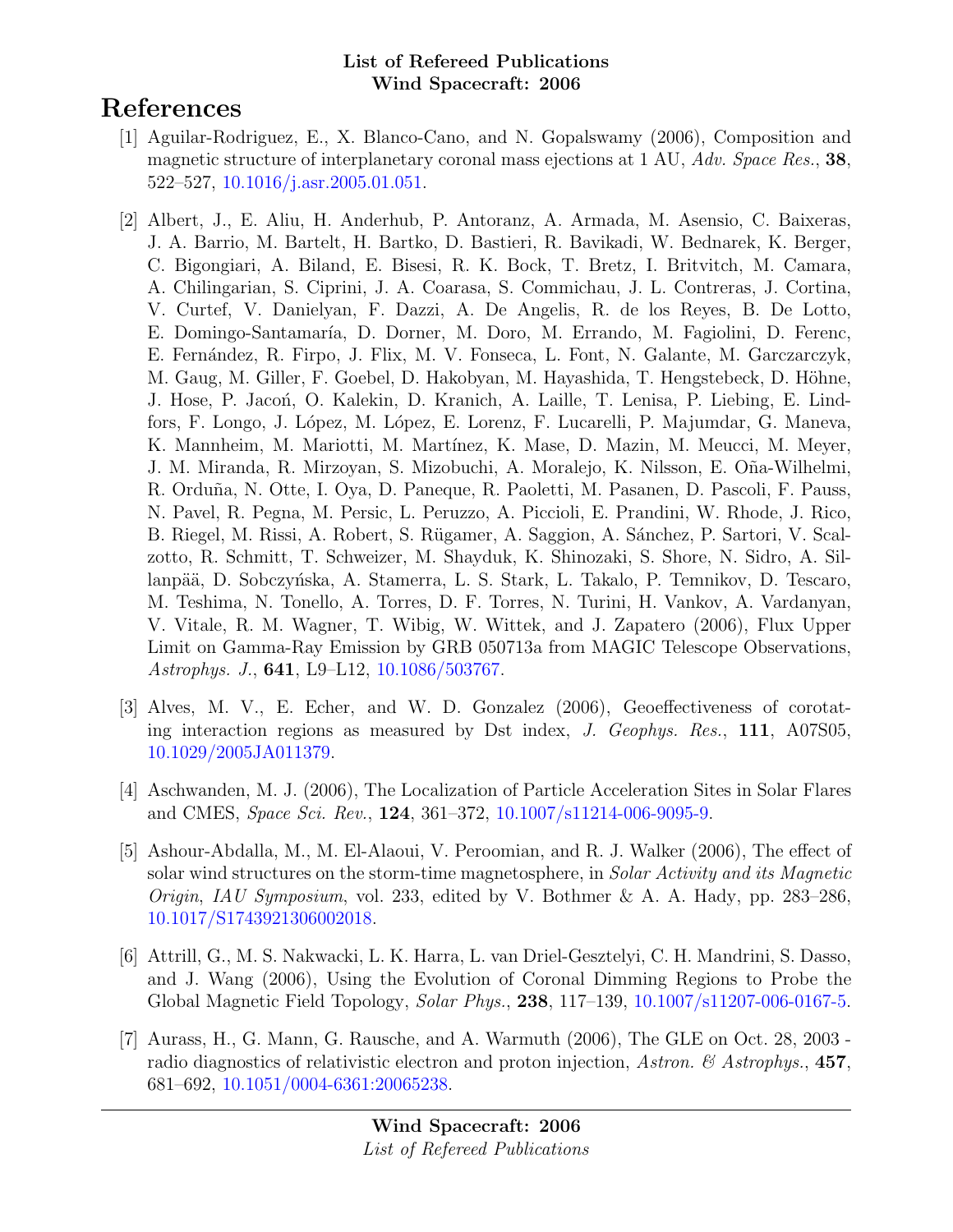- [8] Blanco, J. J., J. Rodríguez-Pacheco, M. A. Hidalgo, and J. Sequeiros (2006), Analysis of the heliospheric current sheet fine structure: Single or multiple current sheets, J. Atmos. Solar-Terr. Phys., 68, 2173–2181, [10.1016/j.jastp.2006.08.007.](http://dx.doi.org/10.1016/j.jastp.2006.08.007)
- [9] Bochev, A. Z., I. I. A. Dimitrova, I. N. Boshnakov, and K. Kudela (2006), Field-Aligned Current Response to ICME on 11 April 1997 as Seen by Interball-Au Satellite at Mid-Altitude Cusp Magnetosphere, Sun and Geosphere, 1, 010,000–81.
- [10] Borodkova, N. L., G. N. Zastenker, M. O. Ryazantseva, and J. Richardson (2006), Large and sharp changes of solar wind dynamic pressure and disturbances of the magnetospheric magnetic field at geosynchronous orbit caused by these variations, *Cosmic Res.*, 44, 1–8, [10.1134/S0010952506010011.](http://dx.doi.org/10.1134/S0010952506010011)
- [11] Borodkova, N. L., J.-B. Liu, Z.-H. Huang, Z. N. G, C. Wang, and E. E. P (2006), Effect of change in large and fast solar wind dynamic pressure on geosynchronous magnetic field, Chinese Phys., 15, 2458–2464, [10.1088/1009-1963/15/10/045.](http://dx.doi.org/10.1088/1009-1963/15/10/045)
- [12] Borovsky, J. E., and M. H. Denton (2006), Differences between CME-driven storms and CIR-driven storms, J. Geophys. Res., 111, A07S08, [10.1029/2005JA011447.](http://dx.doi.org/10.1029/2005JA011447)
- [13] Bouratzis, K., P. Preka-Papadema, A. Hillaris, X. Moussas, C. Caroubalos, V. Petoussis, P. Tsitsipis, and A. Kontogeorgos (2006), Radio Bursts in the Active Period January 2005, in Recent Advances in Astronomy and Astrophysics, American Institute of Physics Conference Series, vol. 848, edited by N. Solomos, pp. 213–217, [10.1063/1.2347980.](http://dx.doi.org/10.1063/1.2347980)
- [14] Brain, D. A., D. L. Mitchell, and J. S. Halekas (2006), The magnetic field draping direction at Mars from April 1999 through August 2004, Icarus, 182, 464–473, [10.1016/j.icarus.2005.09.023.](http://dx.doi.org/10.1016/j.icarus.2005.09.023)
- [15] Caroubalos, C., C. E. Alissandrakis, A. Hillaris, P. Preka-Papadema, J. Polygiannakis, X. Moussas, P. Tsitsipis, A. Kontogeorgos, V. Petoussis, C. Bouratzis, J.-L. Bougeret, G. Dumas, and A. Nindos (2006), Ten Years of the Solar Radiospectrograph ARTEMIS-IV, in Recent Advances in Astronomy and Astrophysics, American Institute of Physics Conference Series, vol. 848, edited by N. Solomos, pp. 864–873, [10.1063/1.2348071.](http://dx.doi.org/10.1063/1.2348071)
- [16] Cenko, S. B., M. Kasliwal, F. A. Harrison, V. Pal'shin, D. A. Frail, P. B. Cameron, E. Berger, D. B. Fox, A. Gal-Yam, S. R. Kulkarni, D.-S. Moon, E. Nakar, E. O. Ofek, B. E. Penprase, P. A. Price, R. Sari, B. P. Schmidt, A. M. Soderberg, R. Aptekar, D. Frederiks, S. Golenetskii, D. N. Burrows, R. A. Chevalier, N. Gehrels, P. J. McCarthy, J. A. Nousek, and T. Piran (2006), Multiwavelength Observations of GRB 050820A: An Exceptionally Energetic Event Followed from Start to Finish, Astrophys. J., 652, 490– 506, [10.1086/508149.](http://dx.doi.org/10.1086/508149)
- [17] Ciaravella, A., J. C. Raymond, and S. W. Kahler (2006), Ultraviolet Properties of Halo Coronal Mass Ejections: Doppler Shifts, Angles, Shocks, and Bulk Morphology, Astrophys. J., 652, 774–792, [10.1086/507171.](http://dx.doi.org/10.1086/507171)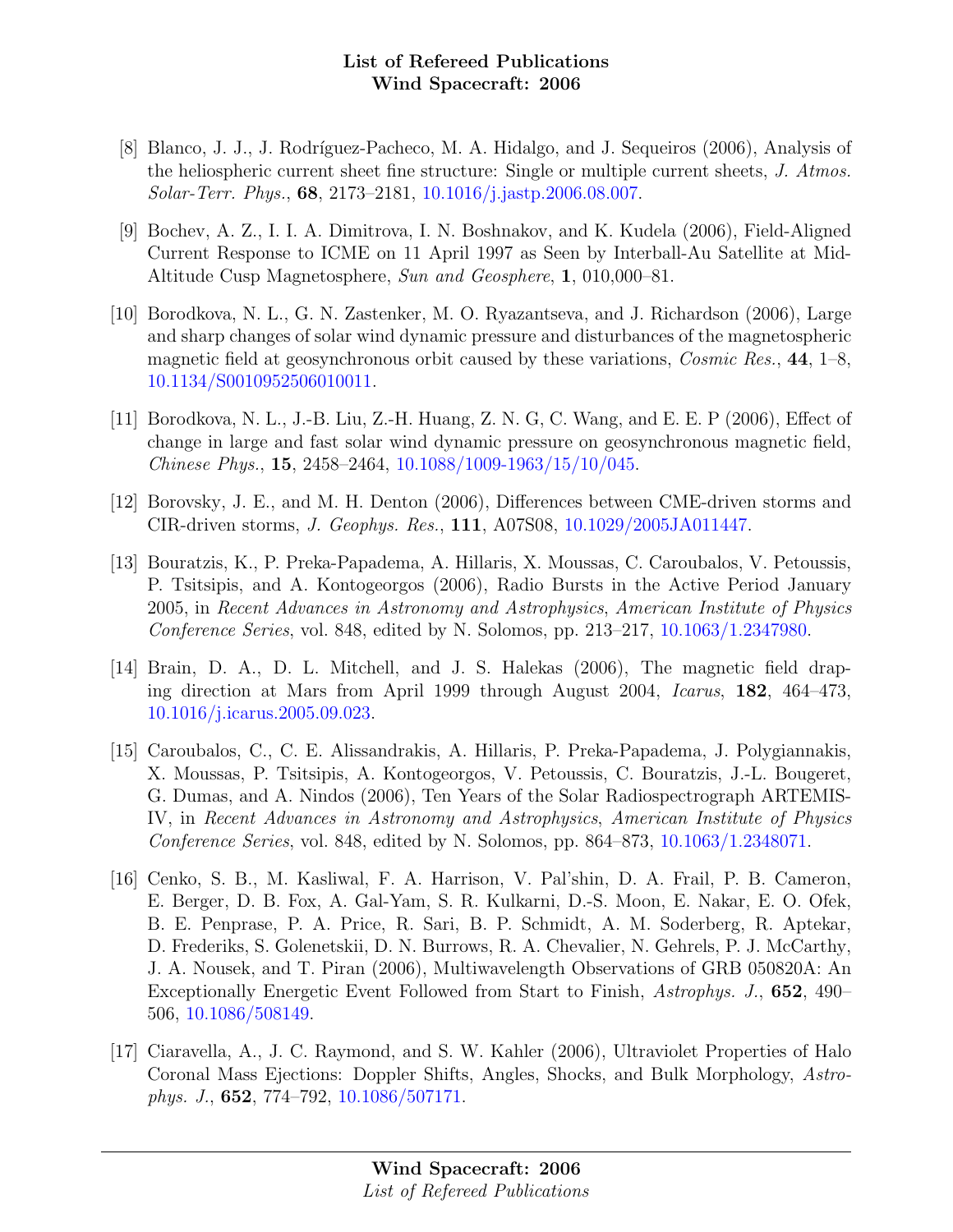- [18] Coco, I., E. Amata, M. F. Marcucci, J.-P. Villain, C. Hanuise, J.-C. Cerisier, J.-P. St. Maurice, and N. Sato (2006), Night-side effects on the polar ionospheric convection due to a solar wind pressure impulse  $\cdot$ , *Mem. Soc. Astron. Ital.*, **9**, 91–+.
- [19] Cohen, C. M. S. (2006), Observations of Energetic Storm Particles: An Overview, Washington DC American Geophysical Union Geophysical Monograph Series, 165, 275–282, [10.1029/165GM26.](http://dx.doi.org/10.1029/165GM26)
- [20] Damiani, A., M. Storini, M. Laurenza, C. Rafanelli, E. Piervitali, and E. G. Cordaro (2006), Southern ozone variations induced by solar particle events during 15 January 5 February 2005, J. Atmos. Solar-Terr. Phys., 68, 2042–2052, [10.1016/j.jastp.2006.03.010.](http://dx.doi.org/10.1016/j.jastp.2006.03.010)
- [21] D'Amicis, R., R. Bruno, B. Bavassano, V. Carbone, and L. Sorriso-Valvo (2006), On the scaling of waiting-time distributions of the negative IMF  $B<sub>z</sub>$  component, Ann. Geophys., 24, 2735–2741, [10.5194/angeo-24-2735-2006.](http://dx.doi.org/10.5194/angeo-24-2735-2006)
- $[22]$  Dasso, S., C. H. Mandrini, P. Démoulin, and M. L. Luoni  $(2006)$ , A new modelindependent method to compute magnetic helicity in magnetic clouds, Astron.  $\mathcal{C}_{A}$  Astrophys., 455, 349–359, [10.1051/0004-6361:20064806.](http://dx.doi.org/10.1051/0004-6361:20064806)
- [23] Davis, M. S., T. D. Phan, J. T. Gosling, and R. M. Skoug (2006), Detection of oppositely directed reconnection jets in a solar wind current sheet, *Geophys. Res. Lett.*, **331**, L19102, [10.1029/2006GL026735.](http://dx.doi.org/10.1029/2006GL026735)
- [24] Dendy, R. O., and S. C. Chapman (2006), Characterization and interpretation of strongly nonlinear phenomena in fusion, space and astrophysical plasmas, Plasma Phys.  $\mathcal{C}$  Controlled Fusion, 48, B313–B328, [10.1088/0741-3335/48/12B/S30.](http://dx.doi.org/10.1088/0741-3335/48/12B/S30)
- [25] Dennerl, K. (2006), X-Rays From Mars, Space Sci. Rev., 126, 403–433, [10.1007/s11214-](http://dx.doi.org/10.1007/s11214-006-9028-7) [006-9028-7.](http://dx.doi.org/10.1007/s11214-006-9028-7)
- [26] Denton, M. H., J. E. Borovsky, R. M. Skoug, M. F. Thomsen, B. Lavraud, M. G. Henderson, R. L. McPherron, J. C. Zhang, and M. W. Liemohn (2006), Geomagnetic storms driven by ICME- and CIR-dominated solar wind, J. Geophys. Res., 111, A07S07, [10.1029/2005JA011436.](http://dx.doi.org/10.1029/2005JA011436)
- [27] Desai, M. I., G. M. Mason, J. E. Mazur, and J. R. Dwyer (2006), Solar Cycle Variations in the Composition of the Suprathermal Heavy-Ion Population near 1 AU, Astrophys. J., 645, L81–L84, [10.1086/505935.](http://dx.doi.org/10.1086/505935)
- [28] Desai, M. I., G. M. Mason, J. E. Mazur, and J. R. Dwyer (2006), Origin of heavy ions in upstream events near the Earth's bow shock, *Geophys. Res. Lett.*, **331**, L18,104, [10.1029/2006GL027277.](http://dx.doi.org/10.1029/2006GL027277)
- [29] Desai, M. I., G. M. Mason, J. E. Mazur, and J. R. Dwyer (2006), The Seed Population for Energetic Particles Accelerated by CME-Driven Shocks, Space Sci. Rev., 124, 261–275, [10.1007/s11214-006-9109-7.](http://dx.doi.org/10.1007/s11214-006-9109-7)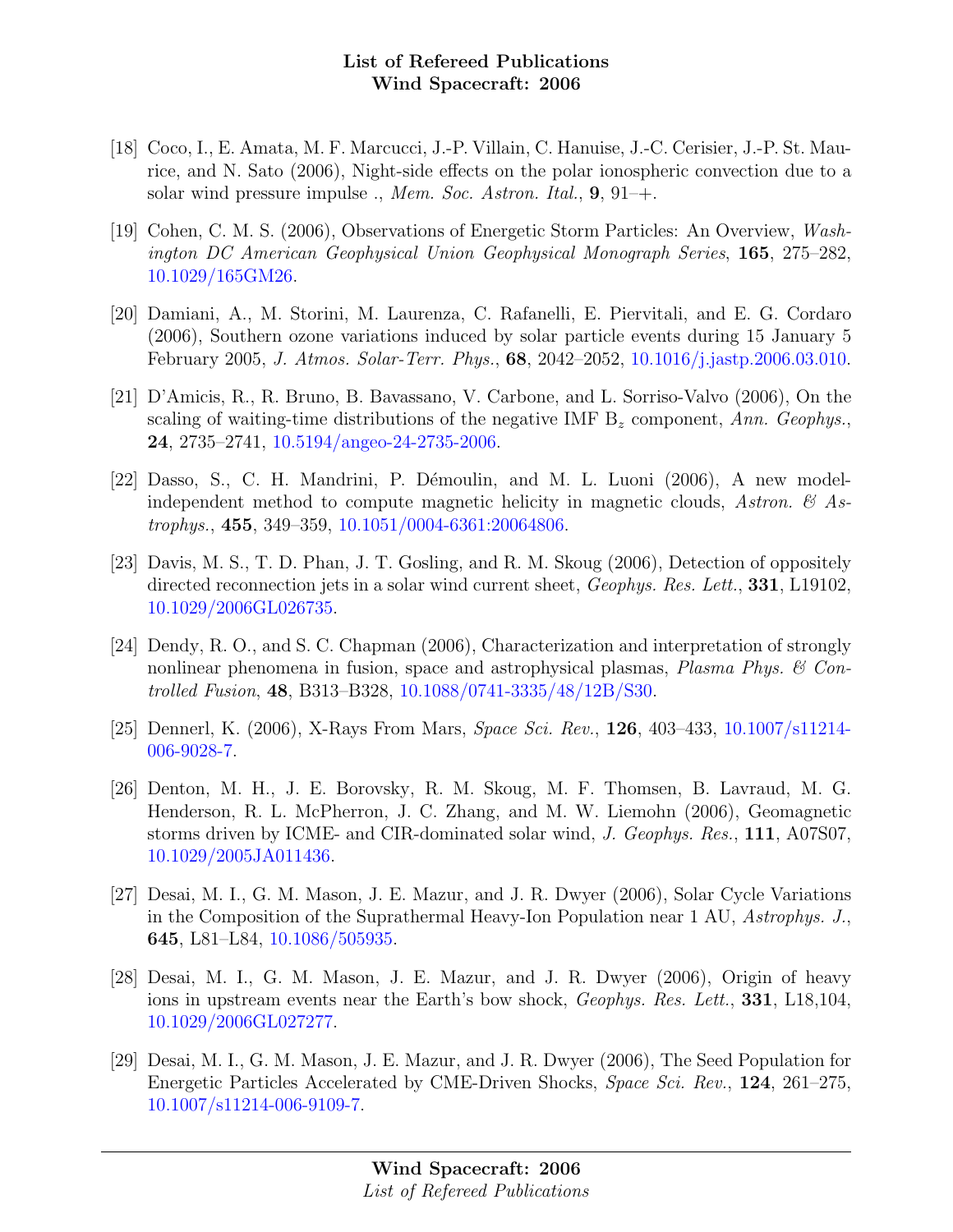- [30] Detman, T., Z. Smith, M. Dryer, C. D. Fry, C. N. Arge, and V. Pizzo (2006), A hybrid heliospheric modeling system: Background solar wind, J. Geophys. Res., 111, A07102, [10.1029/2005JA011430.](http://dx.doi.org/10.1029/2005JA011430)
- [31] Drake, J. F., M. Swisdak, H. Che, and M. A. Shay (2006), Electron acceleration from contracting magnetic islands during reconnection, *Nature*, **443**, 553–556, [10.1038/na](http://dx.doi.org/10.1038/nature05116)[ture05116.](http://dx.doi.org/10.1038/nature05116)
- [32] Dröge, W., Y. Y. Kartavykh, B. Klecker, and G. M. Mason (2006), Acceleration and Transport Modeling of Solar Energetic Particle Charge States for the Event of 1998 September 9, Astrophys. J., 645, 1516–1524, [10.1086/504515.](http://dx.doi.org/10.1086/504515)
- [33] Eliasson, B., and P. K. Shukla (2006), Formation and dynamics of coherent structures involving phase-space vortices in plasmas, Phys. Rep., 422, 225–290, [10.1016/j.physrep.2005.10.003.](http://dx.doi.org/10.1016/j.physrep.2005.10.003)
- [34] Escoubet, C. P., J. M. Bosqued, J. Berchem, K. J. Trattner, M. G. G. T. Taylor, F. Pitout, H. Laakso, A. Masson, M. Dunlop, H. Reme, I. Dandouras, and A. Fazakerley (2006), Temporal evolution of a staircase ion signature observed by Cluster in the mid-altitude polar cusp, Geophys. Res. Lett., 330, L07,108, [10.1029/2005GL025598.](http://dx.doi.org/10.1029/2005GL025598)
- [35] Eselevich, M. V., and V. G. Eselevich (2006), Some features of the streamer belt in the solar corona and at the Earth's orbit, Astron. Rep., 50, 748–761, [10.1134/S1063772906090083.](http://dx.doi.org/10.1134/S1063772906090083)
- [36] Eselevich, M. V., and V. G. Eselevich (2006), Manifestations of the ray structure of the coronal streamer belt in the form of sharp peaks of the solar wind plasma density in the Earth's orbit, Geomagnetism and Aeronomy, 46, 770–782, [10.1134/S0016793206060132.](http://dx.doi.org/10.1134/S0016793206060132)
- [37] Farrugia, C. J., V. K. Jordanova, M. F. Thomsen, G. Lu, S. W. H. Cowley, and K. W. Ogilvie (2006), A two-ejecta event associated with a two-step geomagnetic storm, J. Geophys. Res., 111, A11104, [10.1029/2006JA011893.](http://dx.doi.org/10.1029/2006JA011893)
- [38] Farrugia, C. J., H. Matsui, H. Kucharek, V. K. Jordanova, R. B. Torbert, K. W. Ogilvie, D. B. Berdichevsky, C. W. Smith, and R. Skoug (2006), Survey of intense Sun Earth connection events (1995 2003), Adv. Space Res., 38, 498–502, [10.1016/j.asr.2005.05.051.](http://dx.doi.org/10.1016/j.asr.2005.05.051)
- [39] Feng, H. Q., D. J. Wu, and J. K. Chao (2006), Identification of configuration and boundaries of interplanetary magnetic clouds, J. Geophys. Res., 111, A07S90, [10.1029/2005JA011509.](http://dx.doi.org/10.1029/2005JA011509)
- [40] Förster, M., V. M. Mishin, P. Stauning, J. Watermann, T. I. Saifudinova, and A. D. Bazarzhapov (2006), Plasma convection in the Earth's magnetosphere and ionosphere during substorms, Adv. Space Res., 38, 1750–1754, [10.1016/j.asr.2006.03.029.](http://dx.doi.org/10.1016/j.asr.2006.03.029)
- [41] Forsyth, R. J., V. Bothmer, C. Cid, N. U. Crooker, T. S. Horbury, K. Kecskemety, B. Klecker, J. A. Linker, D. Odstrcil, M. J. Reiner, I. G. Richardson, J. Rodriguez-Pacheco, J. M. Schmidt, and R. F. Wimmer-Schweingruber (2006), ICMEs in the Inner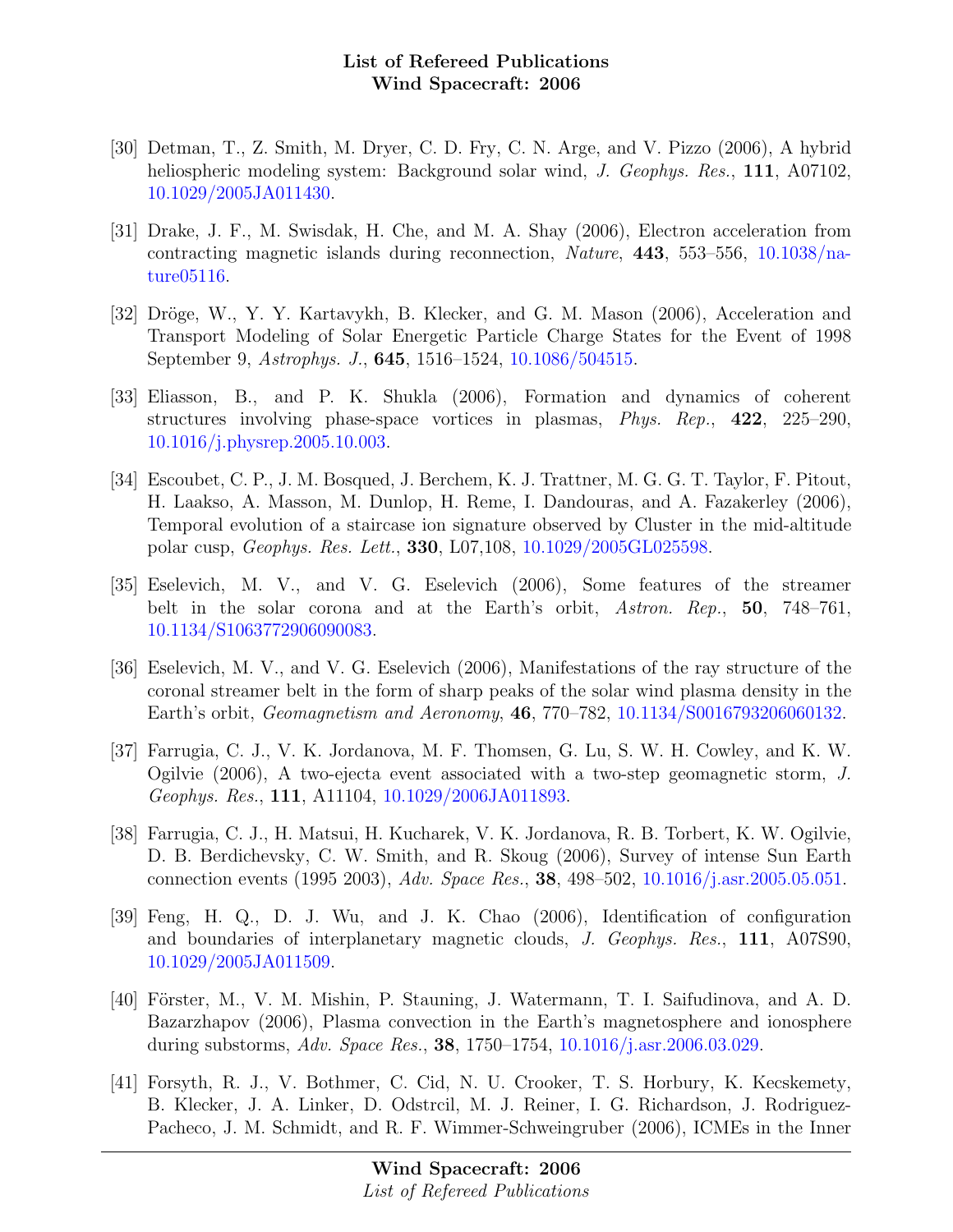Heliosphere: Origin, Evolution and Propagation Effects. Report of Working Group G, Space Sci. Rev., 123, 383–416, [10.1007/s11214-006-9022-0.](http://dx.doi.org/10.1007/s11214-006-9022-0)

- [42] Fu, X. R., Q. M. Lu, and S. Wang (2006), The process of electron acceleration during collisionless magnetic reconnection, Phys. Plasmas, 13, 012,309–+, [10.1063/1.2164808.](http://dx.doi.org/10.1063/1.2164808)
- [43] Gal-Yam, A., D. B. Fox, P. A. Price, E. O. Ofek, M. R. Davis, D. C. Leonard, A. M. Soderberg, B. P. Schmidt, K. M. Lewis, B. A. Peterson, S. R. Kulkarni, E. Berger, S. B. Cenko, R. Sari, K. Sharon, D. Frail, D.-S. Moon, P. J. Brown, A. Cucchiara, F. Harrison, T. Piran, S. E. Persson, P. J. McCarthy, B. E. Penprase, R. A. Chevalier, and A. I. MacFadyen (2006), A novel explosive process is required for the  $\gamma$ -ray burst GRB 060614, Nature, 444, 1053–1055, [10.1038/nature05373.](http://dx.doi.org/10.1038/nature05373)
- [44] Gavryuseva, E. (2006), Relationships between photospheric magnetic field, solar wind and geomagnetic perturbations over last 30 years, in Solar Activity and its Magnetic Origin, IAU Symposium, vol. 233, edited by V. Bothmer and A. A. Hady, pp. 291–296, [10.1017/S1743921306002031.](http://dx.doi.org/10.1017/S1743921306002031)
- [45] Gavryuseva, E. A. (2006), Relationships Between Photospheric Magnetic Field Structure, Heliospheric & Geomagnetic Characteristics, in SOHO-17. 10 Years of SOHO and Beyond, ESA Special Publication, vol. 617, p. 61.
- [46] Georgieva, K., B. Kirov, and E. Gavruseva (2006), Geoeffectiveness of different solar drivers, and long-term variations of the correlation between sunspot and geomagnetic activity, *Physics and Chemistry of the Earth*, **31**,  $81-87$ ,  $10.1016/j.$  pce. 2005.03.003.
- [47] Georgiou, M., E. Mitsakou, G. Pothitakis, A. Hillaris, P. Preka-Papadema, and X. Moussas (2006), A Study of Halo Coronal Mass Ejections and Related Flare and Radio Burst Observations in Solar Cycle 23, in Recent Advances in Astronomy and Astrophysics, American Institute of Physics Conference Series, vol. 848, edited by N. Solomos, pp. 218–223, [10.1063/1.2347981.](http://dx.doi.org/10.1063/1.2347981)
- [48] Gnavi, G., F. T. Gratton, C. J. Farrugia, and L. Bilbao (2006), The KH stability of the supersonic magnetopause flanks modeled by continuous profiles for the transition, in Plasma and Fusion Science: 16th IAEA Technical Meeting on Research using Small Fusion Devices, American Institute of Physics Conference Series, vol. 875, edited by J. J. E. Herrera-Velázquez, pp. 296–299, [10.1063/1.2405952.](http://dx.doi.org/10.1063/1.2405952)
- [49] Golenetskii, S., R. Aptekar, E. Mazets, V. Pal'Shin, D. Frederiks, and T. Cline (2006), Konus-wind and konus-a observations of GRB 061121., GRB Coordinates Network, 5837,  $1 - +$ .
- [50] Gómez-Herrero, R., A. Klassen, R. Müller-Mellin, B. Heber, and R. F. Wimmer-Schweingruber (2006), SOHO/COSTEP Observations of the November 1,2004 Solar Energetic Particle Event, in SOHO-17. 10 Years of SOHO and Beyond, ESA Special Publication, vol. 617.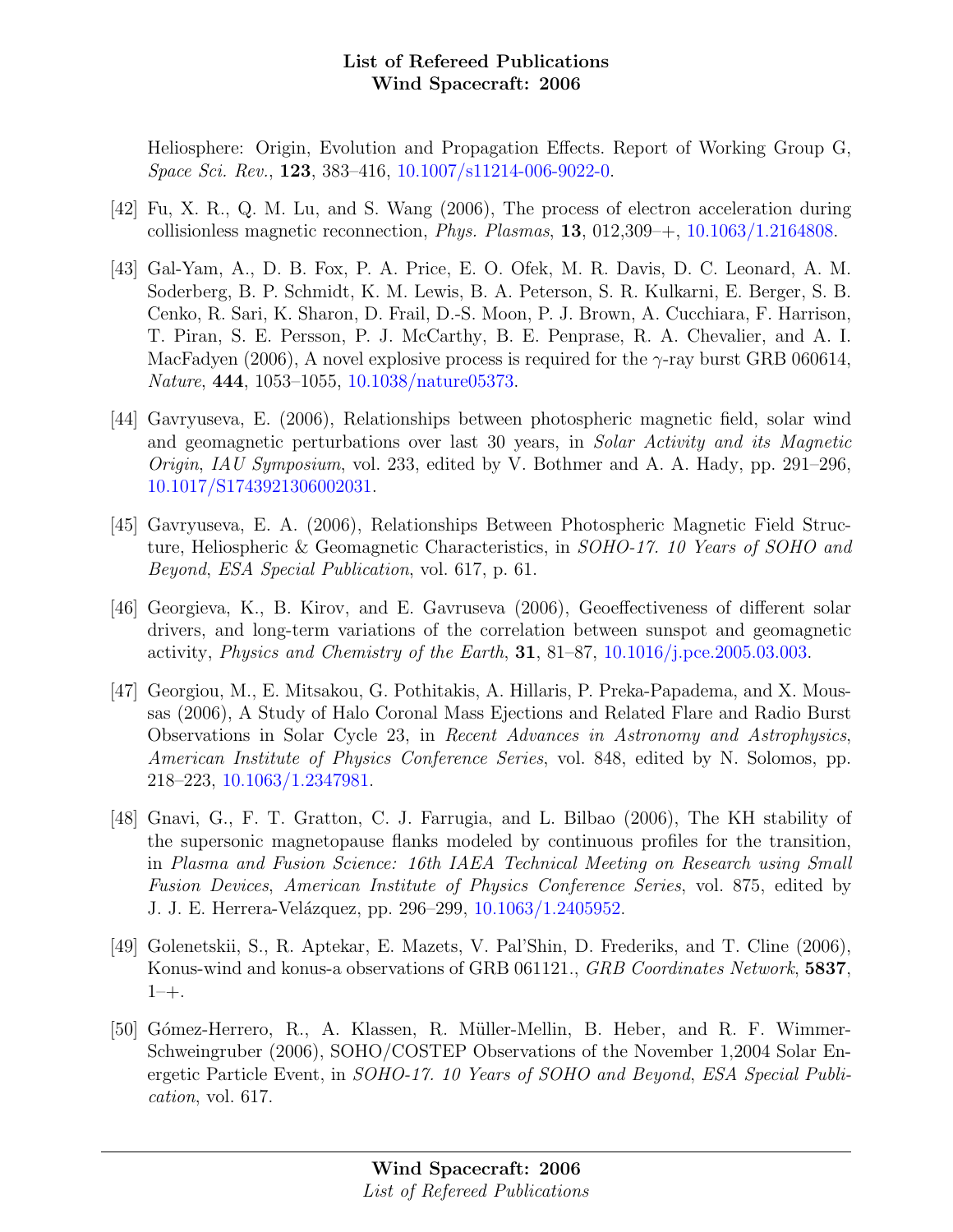- [51] Gopalswamy, N. (2006), Consequences of Coronal Mass Ejections in the Heliosphere, Sun and Geosphere, 1, 020,000–12.
- [52] Gopalswamy, N. (2006), Properties of Interplanetary Coronal Mass Ejections, Space Sci. *Rev.*,  $124(1-4)$ ,  $145-168$ ,  $10.1007/s11214-006-9102-1$ .
- [53] Gopalswamy, N., S. Akiyama, S. Yashiro, and J. Kasper (2006), Comment on "Interplanetary shocks unconnected with earthbound coronal mass ejections" by T. A. Howard and S. J. Tappin, Geophys. Res. Lett., 331, L11,108, [10.1029/2005GL024983.](http://dx.doi.org/10.1029/2005GL024983)
- [54] Gopalswamy, N., S. Yashiro, and R. A. Howard (2006), Observational Properties of CMEs from a Decade-Long Observations by SOHO, in SOHO-17. 10 Years of SOHO and Beyond, ESA Special Publication, vol. 617.
- [55] Grigorenko, E. E., L. M. Zelenyi, A. O. Fedorov, and J.-A. Sauvaud (2006), Imprints of non-adiabatic ion acceleration in the earth's magnetotail: Interball observations and statistical analysis, Adv. Space Res., 38, 37–46, [10.1016/j.asr.2005.03.161.](http://dx.doi.org/10.1016/j.asr.2005.03.161)
- [56] Guessoum, N., P. Jean, and N. Prantzos (2006), Microquasars as sources of positron annihilation radiation, Astron. & Astrophys., 457, 753-762, [10.1051/0004-6361:20065240.](http://dx.doi.org/10.1051/0004-6361:20065240)
- [57] Haggerty, D. K., and E. C. Roelof (2006), Leading edge and peak flux density exciter speeds for well connected type-III bursts, Adv. Space Res., 38, 1001-1006, [10.1016/j.asr.2005.09.035.](http://dx.doi.org/10.1016/j.asr.2005.09.035)
- [58] Hanumath Sastri, J., K. Yumoto, J. V. S. V. Rao, and R. Subbiah (2006), On the nature of response of dayside equatorial geomagnetic H-field to sudden magnetospheric compressions, J. Atmos. Solar-Terr. Phys., 68, 1642–1652, [10.1016/j.jastp.2006.06.003.](http://dx.doi.org/10.1016/j.jastp.2006.06.003)
- [59] Hayosh, M., J. Safránková, and Z. Němeček (2006), MHD-modelling of the magnetosheath ion plasma flow and magnetic field and their comparison with experiments, Adv. Space Res., 37, 507–514, [10.1016/j.asr.2005.07.059.](http://dx.doi.org/10.1016/j.asr.2005.07.059)
- [60] Hellinger, P., and P. Trávníček (2006), Parallel and oblique proton fire hose instabilities in the presence of alpha/proton drift: Hybrid simulations, J. Geophys. Res., 111, A01,107, [10.1029/2005JA011318.](http://dx.doi.org/10.1029/2005JA011318)
- [61] Hellinger, P., P. Trávníček, J. C. Kasper, and A. J. Lazarus (2006), Solar wind proton temperature anisotropy: Linear theory and WIND/SWE observations, Geophys. Res. Lett., 330, L09,101, [10.1029/2006GL025925.](http://dx.doi.org/10.1029/2006GL025925)
- [62] Henderson, M. G., G. D. Reeves, R. Skoug, M. F. Thomsen, M. H. Denton, S. B. Mende, T. J. Immel, P. C. Brandt, and H. J. Singer (2006), Magnetospheric and auroral activity during the 18 April 2002 sawtooth event, J. Geophys. Res., 111, A01S90, [10.1029/2005JA011111.](http://dx.doi.org/10.1029/2005JA011111)
- [63] Hubert, B., S. E. Milan, A. Grocott, C. Blockx, S. W. H. Cowley, and J.-C. Gérard (2006), Dayside and nightside reconnection rates inferred from IMAGE FUV and Super Dual Auroral Radar Network data, J. Geophys. Res., 111, A03,217, [10.1029/2005JA011140.](http://dx.doi.org/10.1029/2005JA011140)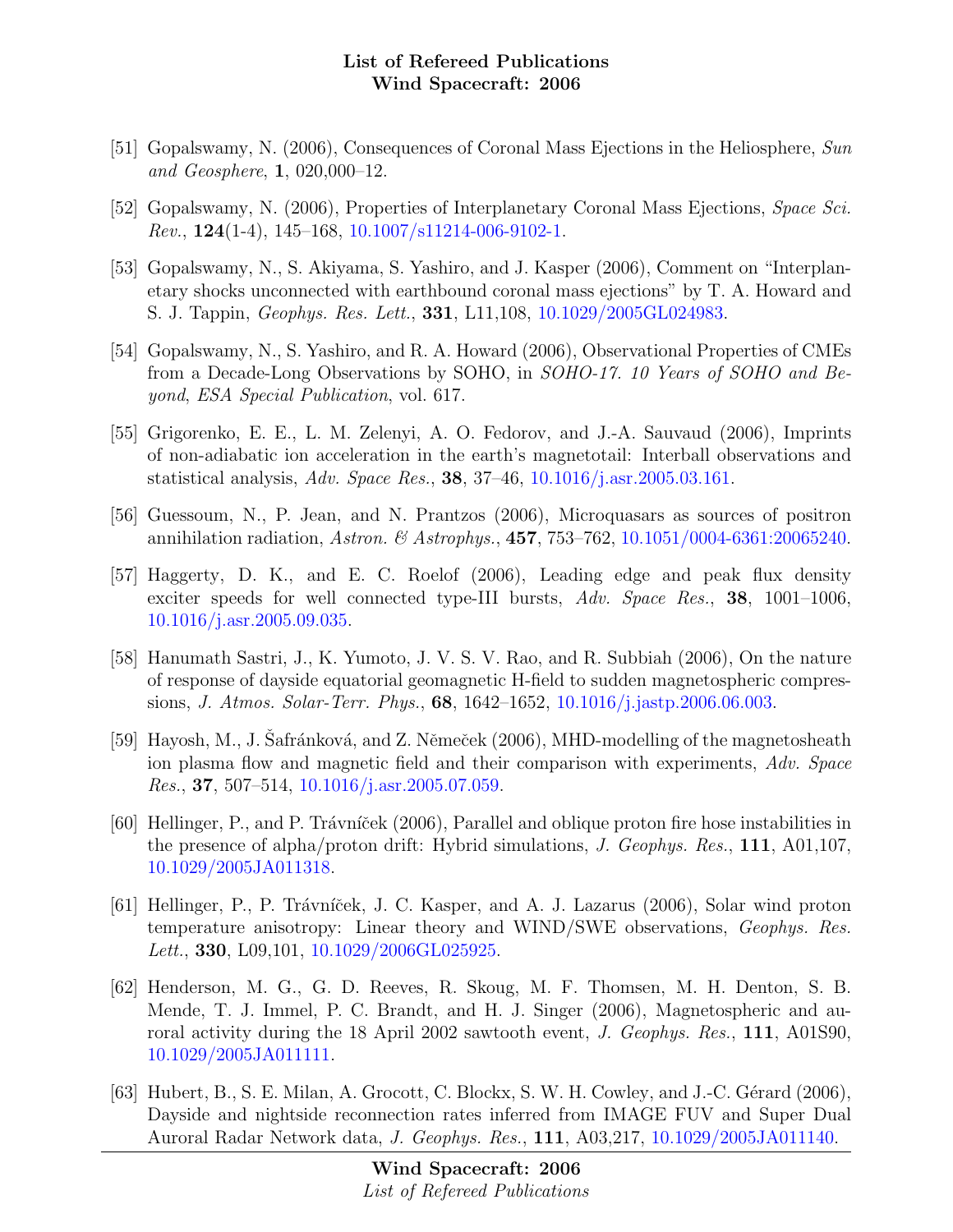- [64] Issautier, K. (2006), Some Basic Aspects of the Solar Wind, in Solar and Heliospheric Origins of Space Weather Phenomena, Lecture Notes in Physics, Berlin Springer Verlag, vol. 699, edited by J.-P. Rozelot, pp.  $25-+$ .
- [65] Jian, L., C. T. Russell, J. G. Luhmann, and R. M. Skoug (2006), Properties of Stream Interactions at One AU During 1995 2004, Solar Phys., 239, 337–392, [10.1007/s11207-](http://dx.doi.org/10.1007/s11207-006-0132-3) [006-0132-3.](http://dx.doi.org/10.1007/s11207-006-0132-3)
- [66] Jian, L., C. T. Russell, J. G. Luhmann, and R. M. Skoug (2006), Properties of Interplanetary Coronal Mass Ejections at One AU During 1995 2004, Solar Phys., 239, 393–436, [10.1007/s11207-006-0133-2.](http://dx.doi.org/10.1007/s11207-006-0133-2)
- [67] Joshi, B., P. K. Manoharan, A. M. Veronig, P. Pant, and K. Pandey (2006), Multiwavelength Analysis of an X2.7 Flare on 3 November 2003 from Active Region NOAA 10488, Sun and Geosphere, 1, 020,000–20.
- [68] Kahler, S., and B. R. Ragot (2006), Near-relativistic Electron c/v Onset Plots, Astrophys. J., 646, 634–641, [10.1086/504674.](http://dx.doi.org/10.1086/504674)
- [69] Kartalev, M., M. Dryer, K. Grigorov, and E. Stoimenova (2006), Solar wind polytropic index estimates based on single spacecraft plasma and interplanetary magnetic field measurements, J. Geophys. Res., 111, A10,107, [10.1029/2006JA011760.](http://dx.doi.org/10.1029/2006JA011760)
- [70] Kasper, J. C., A. J. Lazarus, J. T. Steinberg, K. W. Ogilvie, and A. Szabo (2006), Physicsbased tests to identify the accuracy of solar wind ion measurements: A case study with the Wind Faraday Cups, J. Geophys. Res., 111, A03,105, [10.1029/2005JA011442.](http://dx.doi.org/10.1029/2005JA011442)
- [71] Khazanov, G. V., K. V. Gamayunov, D. L. Gallagher, and J. U. Kozyra (2006), Selfconsistent model of magnetospheric ring current and propagating electromagnetic ion cyclotron waves: Waves in multi-ion magnetosphere, J. Geophys. Res., 111, A10,202, [10.1029/2006JA011833.](http://dx.doi.org/10.1029/2006JA011833)
- [72] Klassen, A., R. Gómez-Herrero, E. Böhm, R. Müller-Mellin, B. Heber, and R. F. Wimmer-Schweingruber (2006), COSTEP/SOHO Observations of Energetic Electrons Far Upstream of the Earth's Bow-Shock, in SOHO-17. 10 Years of SOHO and Beyond, ESA Special Publication, vol. 617.
- [73] Kohl, J. L., G. Noci, S. R. Cranmer, and J. C. Raymond (2006), Ultraviolet spectroscopy of the extended solar corona, Astron. & Astrophys. Rev., 13, 31–157, [10.1007/s00159-](http://dx.doi.org/10.1007/s00159-005-0026-7) [005-0026-7.](http://dx.doi.org/10.1007/s00159-005-0026-7)
- [74] Koleva, R. T., V. N. Smirnov, A. O. Fedorov, J. V. Semkova, and J.-A. Sauvaud (2006), Observation of mixed ion populations deep inside earth magnetosphere as evidence for reconnection during northward IMF with substantial  $B<sub>y</sub>$  component, Adv. Space Res., 37, 1394–1401, [10.1016/j.asr.2005.03.087.](http://dx.doi.org/10.1016/j.asr.2005.03.087)
- [75] Koval, A., J. Safránková, Z. Němeček, A. A. Samsonov, L. Přech, J. D. Richardson, and M. Hayosh (2006), Interplanetary shock in the magnetosheath: Comparison of experimental data with MHD modeling, Geophys. Res. Lett., 33, 11,102, [10.1029/2006GL025707.](http://dx.doi.org/10.1029/2006GL025707)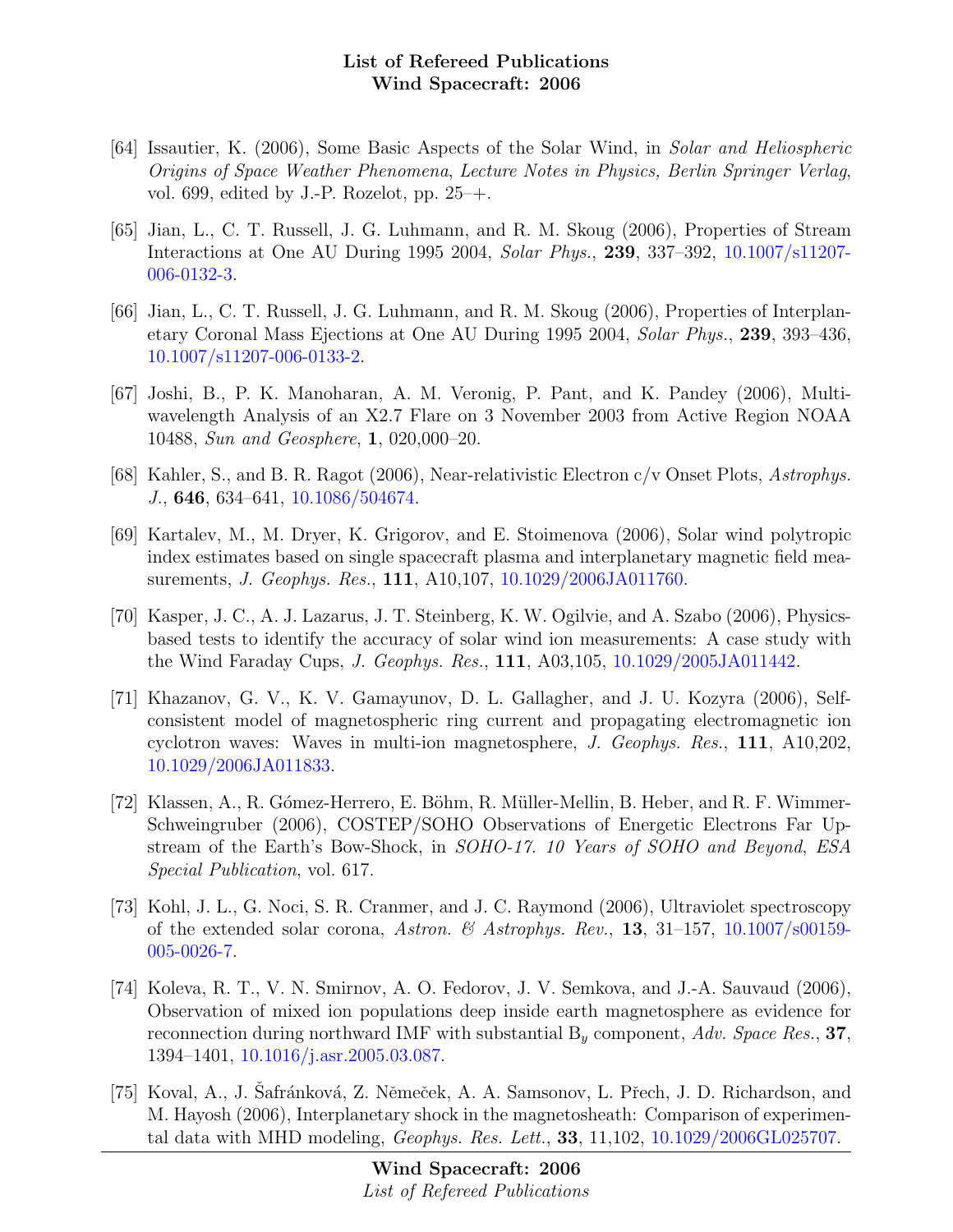- [76] Krimm, H. A., C. Hurkett, V. Pal'shin, J. P. Norris, B. Zhang, S. D. Barthelmy, D. N. Burrows, N. Gehrels, S. Golenetskii, J. P. Osborne, A. M. Parsons, M. Perri, and R. Willingale (2006), GRB 050717: A Long, Short-Lag, High-Peak Energy Burst Observed by Swift and Konus, Astrophys. J., 648, 1117–1124, [10.1086/506009.](http://dx.doi.org/10.1086/506009)
- [77] Kuril'Chik, V. N., V. S. Prokudina, K. Kudela, and M. Slivka (2006), Hectometer radio bursts and energetic electrons during solar flares according to observations onboard the Interball-1 satellite, Cosmic Res., 44, 187–196, [10.1134/S0010952506030026.](http://dx.doi.org/10.1134/S0010952506030026)
- [78] Lavraud, B., M. F. Thomsen, S. Wing, M. Fujimoto, M. H. Denton, J. E. Borovsky, A. Aasnes, K. Seki, and J. M. Weygand (2006), Observation of two distinct cold, dense ion populations at geosynchronous orbit: local time asymmetry, solar wind dependence and origin, Ann. Geophys., 24, 3451–3465, [10.5194/angeo-24-3451-2006.](http://dx.doi.org/10.5194/angeo-24-3451-2006)
- [79] Le, G.-M., Y.-H. Tang, and Y.-B. Han (2006), Solar Energetic Particle Event of 2005 January 20: Release Times and Possible Sources, *Chinese J. Astron.* & Astrophys., 6, 751–758.
- [80] Lee, J. J., G. K. Parks, K. W. Min, M. P. McCarthy, E. S. Lee, H. J. Kim, J. H. Park, and J. A. Hwang (2006), Relativistic electron dropouts by pitch angle scattering in the geomagnetic tail, Ann. Geophys., 24, 3151–3159, [10.5194/angeo-24-3151-2006.](http://dx.doi.org/10.5194/angeo-24-3151-2006)
- [81] Lepping, R. P., D. B. Berdichevsky, C. C. Wu, A. Szabo, T. Narock, F. Mariani, A. J. Lazarus, and A. J. Quivers (2006), A summary of WIND magnetic clouds for years 1995-2003: model-fitted parameters, associated errors and classifications, Ann. Geophys.,  $24(1)$ , 215–245, [10.5194/angeo-24-215-2006.](http://dx.doi.org/10.5194/angeo-24-215-2006)
- [82] Lin, C. C., J. K. Chao, L. C. Lee, L. H. Lyu, and D. J. Wu (2006), A new shock fitting procedure for the MHD Rankine-Hugoniot relations for the case of small  $He^{2+}$  slippage, J. Geophys. Res., 111, A09,104, [10.1029/2005JA011449.](http://dx.doi.org/10.1029/2005JA011449)
- [83] Lin, R. P. (2006), Particle Acceleration by the Sun: Electrons, Hard X-rays/Gamma-rays, Space Sci. Rev., 124, 233–248, [10.1007/s11214-006-9107-9.](http://dx.doi.org/10.1007/s11214-006-9107-9)
- [84] Liou, K., C.-I. Meng, and C.-C. Wu (2006), On the interplanetary magnetic field  $B<sub>y</sub>$  control of substorm bulge expansion, J. Geophys. Res., 111, A09,312, [10.1029/2005JA011556.](http://dx.doi.org/10.1029/2005JA011556)
- [85] Lockwood, M., A. P. Rouillard, I. Finch, and R. Stamper (2006), Comment on "The IDV index: Its derivation and use in inferring long-term variations of the interplanetary magnetic field strength" by Leif Svalgaard and Edward W. Cliver, J. Geophys. Res., 111, A09109, [10.1029/2006JA011640.](http://dx.doi.org/10.1029/2006JA011640)
- [86] Lu, Q. M., C. S. Wu, and S. Wang (2006), The Nearly Isotropic Velocity Distributions of Energetic Electrons in the Solar Wind, Astrophys. J., 638, 1169–1175, [10.1086/499031.](http://dx.doi.org/10.1086/499031)
- [87] Lund, E. J., C. J. Farrugia, P. E. Sandholt, L. M. Kistler, D. H. Fairfield, F. T. Gratton, S. W. H. Cowley, J. A. Wild, C. G. Mouikis, M. W. Dunlop, H. Rème, and C. W. Carlson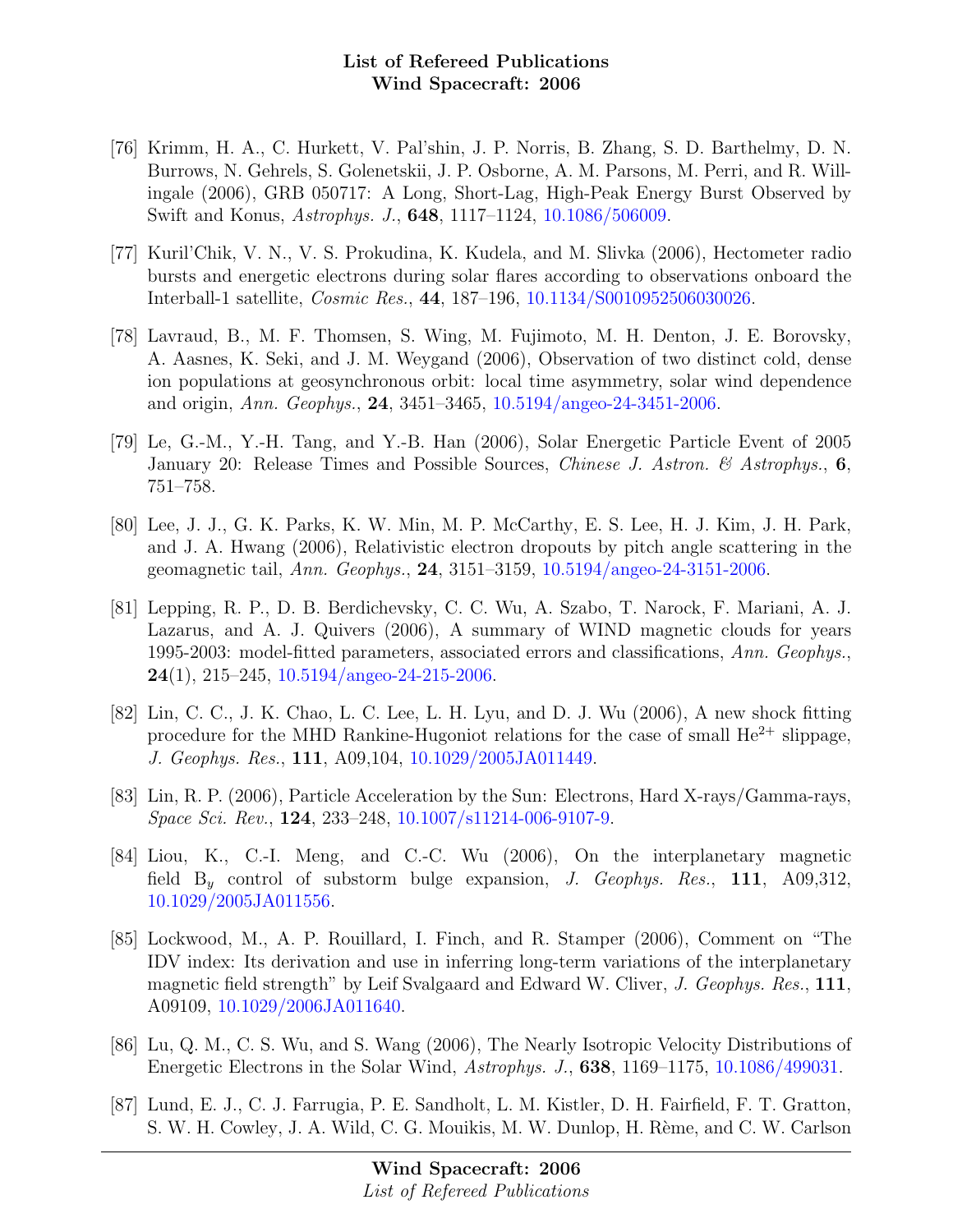(2006), The changing topology of the duskside magnetopause boundary layer in relation to IMF orientation, Adv. Space Res., 37, 497–500, [10.1016/j.asr.2004.11.035.](http://dx.doi.org/10.1016/j.asr.2004.11.035)

- [88] Manoharan, P. K. (2006), Evolution of Coronal Mass Ejections in the Inner Heliosphere: A Study Using White-Light and Scintillation Images, Solar Phys., 235, 345–368, [10.1007/s11207-006-0100-y.](http://dx.doi.org/10.1007/s11207-006-0100-y)
- [89] Manuel, O., S. A. Kamat, and M. Mozina (2006), Isotopes Tell Sun's Origin and Operation, in First Crisis in Cosmology Conference, American Institute of Physics Conference Series, vol. 822, edited by E. J. Lerner & J. B. Almeida, pp. 206–225, [10.1063/1.2189138.](http://dx.doi.org/10.1063/1.2189138)
- [90] Marqué, C., A. Posner, and K.-L. Klein (2006), Solar Energetic Particles and Radio-silent Fast Coronal Mass Ejections, Astrophys. J., 642, 1222–1235, [10.1086/501157.](http://dx.doi.org/10.1086/501157)
- [91] Marsch, E. (2006), Kinetic Physics of the Solar Corona and Solar Wind, Living Reviews in Solar Physics,  $3, 1$ –+.
- [92] Marsch, E., L. Zhao, and C.-Y. Tu (2006), Limits on the core temperature anisotropy of solar wind protons, Ann. Geophys., 24, 2057–2063, [10.5194/angeo-24-2057-2006.](http://dx.doi.org/10.5194/angeo-24-2057-2006)
- [93] Matteini, L., S. Landi, P. Hellinger, M. Velli, M. Maksimovic, F. Pantellini, and E. Marsch (2006), On the Role of the Parallel Proton Fire Hose Instability in the Expanding Solar Wind: Simulations and Observations, in SOHO-17. 10 Years of SOHO and Beyond, ESA Special Publication, vol. 617.
- [94] Maynard, N. C., W. J. Burke, Y. Ebihara, D. M. Ober, G. R. Wilson, K. D. Siebert, J. D. Winningham, L. J. Lanzerotti, C. J. Farrugia, M. Ejiri, H. Rème, A. Balogh, and A. Fazakerley (2006), Characteristics of merging at the magnetopause inferred from dayside 557.7-nm all-sky images: IMF drivers of poleward moving auroral forms, Ann. Geophys., 24, 3071–3098, [10.5194/angeo-24-3071-2006.](http://dx.doi.org/10.5194/angeo-24-3071-2006)
- [95] McKenna-Lawlor, S. M. P., M. Dryer, M. D. Kartalev, Z. Smith, C. D. Fry, W. Sun, C. S. Deehr, K. Kecskemety, and K. Kudela (2006), Near real-time predictions of the arrival at Earth of flare-related shocks during Solar Cycle 23, J. Geophys. Res., 111, A11,103, [10.1029/2005JA011162.](http://dx.doi.org/10.1029/2005JA011162)
- [96] Moretti, A., A. de Luca, D. Malesani, S. Campana, A. Tiengo, J. N. Reeves, M. Capalbi, G. Chincarini, S. Covino, G. Cusumano, P. Giommi, V. La Parola, V. Mangano, T. Mineo, M. Perri, P. Romano, and G. Tagliaferri (2006), Swift and XMM observations of the dark GRB 050326, in Gamma-Ray Bursts in the Swift Era, American Institute of Physics Conference Series, vol. 836, edited by S. S. Holt, N. Gehrels, & J. A. Nousek, pp. 285– 288, [10.1063/1.2207903.](http://dx.doi.org/10.1063/1.2207903)
- [97] Moretti, A., A. de Luca, D. Malesani, S. Campana, A. Tiengo, A. Cucchiara, J. N. Reeves, G. Chincarini, C. Pagani, P. Romano, G. Tagliaferri, P. Banat, M. Capalbi, M. Perri, G. Cusumano, V. Mangano, T. Mineo, V. La Parola, A. Beardmore, M. Goad, J. P. Osborne, J. E. Hill, L. Angelini, D. N. Burrows, S. Kobayashi, P. Mészáros, B. Zhang, S. D. Barthelmy, L. Barbier, N. E. White, E. E. Fenimore, L. R. Cominsky, and N. Gehrels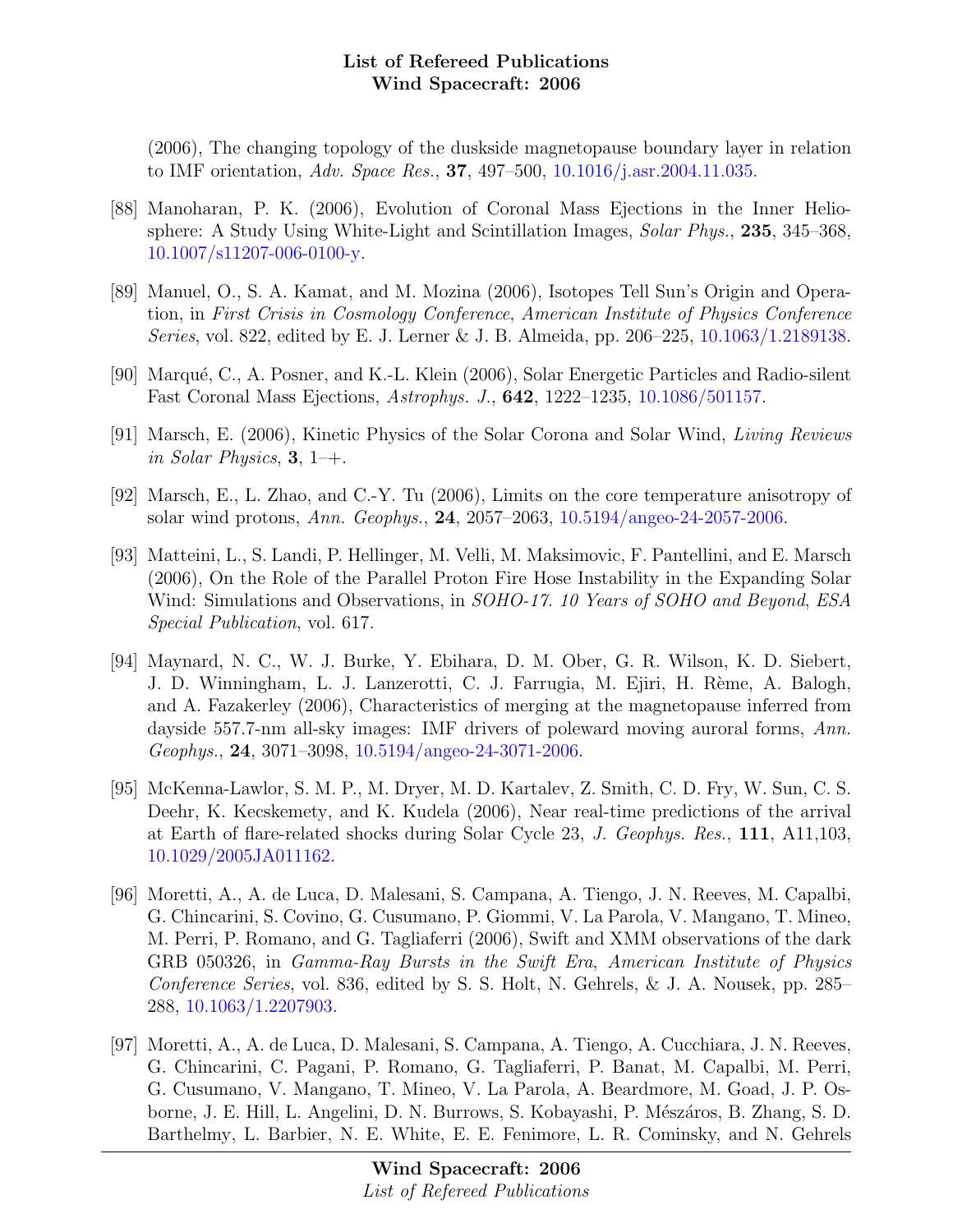(2006), Swift and XMM-Newton observations of the dark GRB 050326, Astron.  $\mathcal{C}$  Astrophys., 451, 777–787, [10.1051/0004-6361:20053913.](http://dx.doi.org/10.1051/0004-6361:20053913)

- [98] Nakamura, R. (2006), Substorms and Their Solar Wind Causes, Space Sci. Rev., 124, 91–101, [10.1007/s11214-006-9131-9.](http://dx.doi.org/10.1007/s11214-006-9131-9)
- [99] Neugebauer, M., J. Giacalone, E. Chollet, and D. Lario (2006), Variability of lowenergy ion flux profiles on interplanetary shock fronts, J. Geophys. Res., 111, A12,107, [10.1029/2006JA011832.](http://dx.doi.org/10.1029/2006JA011832)
- [100] Nikolaeva, N. S., Y. I. Yermolaev, N. L. Borodkova, and V. A. Parkhomov (2006), Variations of the magnetopause position versus the level of geomagnetic activity (according to data of the INTERBALL-1 Satellite for 1995-1997), Cosmic Res., 44, 385–392, [10.1134/S0010952506050017.](http://dx.doi.org/10.1134/S0010952506050017)
- [101] Nishino, M., K. Makita, K. Yumoto, Y. Miyoshi, N. J. Schuch, and M. A. Abdu (2006), Energetic particle precipitation in the Brazilian geomagnetic anomaly during the "Bastille Day storm" of July 2000, *Earth, Planets, and Space*, **58**, 607–616.
- [102] Nitta, N. V., D. V. Reames, M. L. De Rosa, Y. Liu, S. Yashiro, and N. Gopalswamy (2006), Solar Sources of Impulsive Solar Energetic Particle Events and Their Magnetic Field Connection to the Earth, Astrophys. J., 650, 438–450, [10.1086/507442.](http://dx.doi.org/10.1086/507442)
- [103] Norris, J. P., and J. T. Bonnell (2006), Short Gamma-Ray Bursts with Extended Emission, Astrophys. J., 643, 266–275, [10.1086/502796.](http://dx.doi.org/10.1086/502796)
- [104] Ofek, E. O., S. R. Kulkarni, E. Nakar, S. B. Cenko, P. B. Cameron, D. A. Frail, A. Gal-Yam, A. M. Soderberg, and D. B. Fox (2006), The Short-Hard GRB 051103: Observations and Implications for Its Nature, Astrophys. J., 652, 507–511, [10.1086/507837.](http://dx.doi.org/10.1086/507837)
- [105] Owens, M. J., and N. U. Crooker (2006), Coronal mass ejections and magnetic flux buildup in the heliosphere, J. Geophys. Res., 111, A10104, [10.1029/2006JA011641.](http://dx.doi.org/10.1029/2006JA011641)
- [106] Palmroth, M., P. Janhunen, G. Germany, D. Lummerzheim, K. Liou, D. N. Baker, C. Barth, A. T. Weatherwax, and J. Watermann (2006), Precipitation and total power consumption in the ionosphere: Global MHD simulation results compared with Polar and SNOE observations, Ann. Geophys., 24, 861–872, [10.5194/angeo-24-861-2006.](http://dx.doi.org/10.5194/angeo-24-861-2006)
- [107] Park, K. S., and T. Ogino (2006), A study of the storm event on October 21-22, 1999 by the MHD simulation, Earth, Planets, and Space, 58, 633–643.
- [108] Partamies, N., K. Kauristie, E. Donovan, E. Spanswick, and K. Liou (2006), Meso-scale aurora within the expansion phase bulge, Ann. Geophys.,  $24$ ,  $2209-2218$ ,  $10.5194/$ angeo-[24-2209-2006.](http://dx.doi.org/10.5194/angeo-24-2209-2006)
- [109] Pedersen, K., K. Hurley, J. Hjorth, D. A. Smith, M. I. Andersen, L. Christensen, T. Cline, J. P. U. Fynbo, J. Goldsten, S. Golenetskii, J. Gorosabel, P. Jakobsson, B. L. Jensen, B. Milvang-Jensen, T. McClanahan, P. Møller, V. Palshin, N. Schartel, J. Trombka, M. Ulanov, and D. Watson (2006), Multiwavelength Studies of the Optically Dark Gamma-Ray Burst 001025A, Astrophys. J., 636, 381–390, [10.1086/497948.](http://dx.doi.org/10.1086/497948)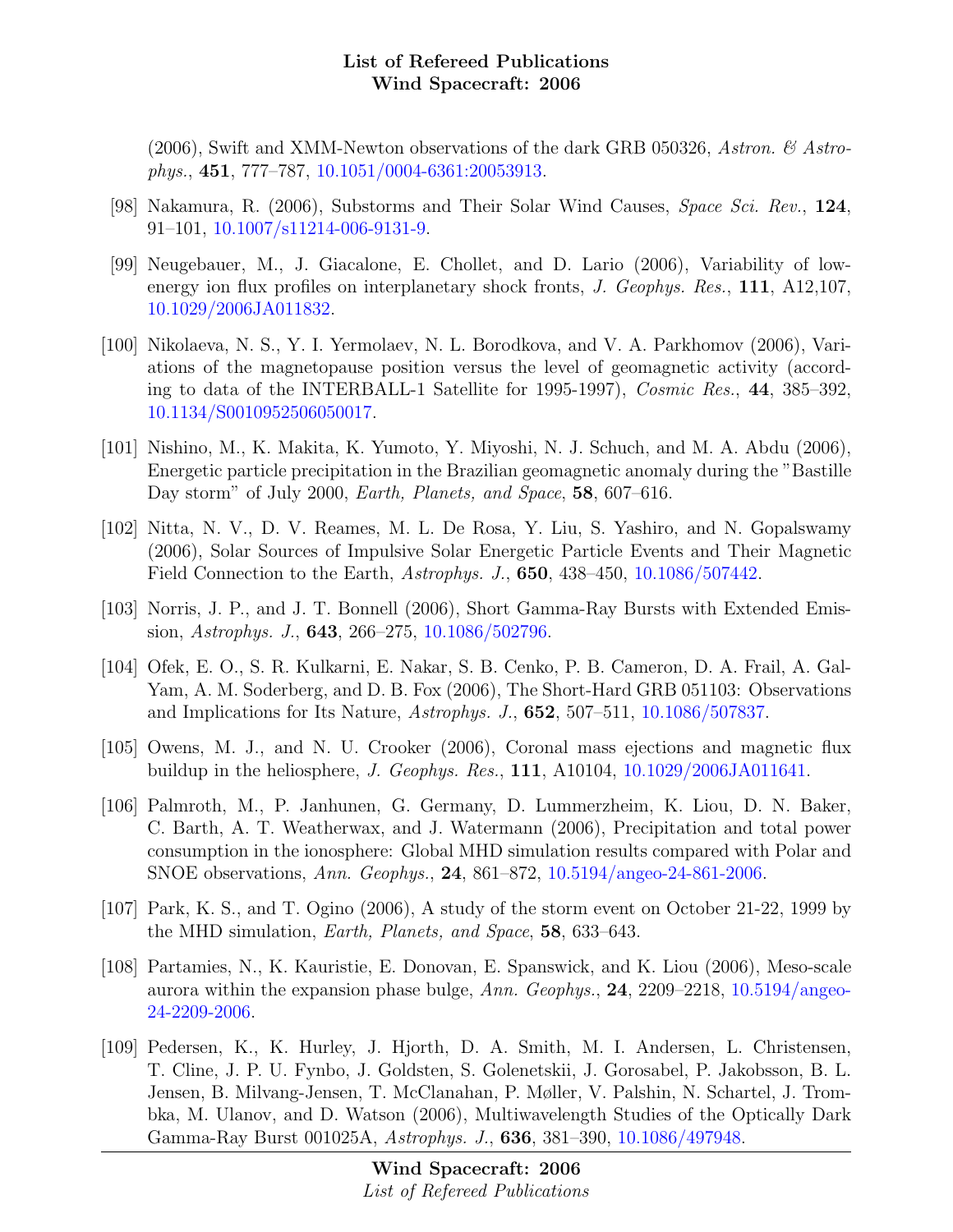- [110] Peroomian, V., M. El-Alaoui, M. A. Abdalla, and L. M. Zelenyi (2006), The access of dayside ionospheric  $O^+$  ions to the plasma sheet during the september 24 25, 1998 magnetic storm, Adv. Space Res., 38, 1615–1625, [10.1016/j.asr.2006.02.055.](http://dx.doi.org/10.1016/j.asr.2006.02.055)
- [111] Petoussis, V., P. Tsitsipis, A. Kontogeorgos, X. Moussas, P. Preka-Papadema, A. Hillaris, C. Caroubalos, C. E. Alissandrakis, J.-L. Bougeret, and G. Dumas (2006), Type II and IV radio bursts in the active period October-November 2003, in Recent Advances in Astronomy and Astrophysics, American Institute of Physics Conference Series, vol. 848, edited by N. Solomos, pp. 199–206, [10.1063/1.2347978.](http://dx.doi.org/10.1063/1.2347978)
- [112] Phan, T. D., J. T. Gosling, M. S. Davis, R. M. Skoug, M. Øieroset, R. P. Lin, R. P. Lepping, D. J. McComas, C. W. Smith, H. Reme, and A. Balogh (2006), A magnetic reconnection X-line extending more than 390 Earth radii in the solar wind, Nature, 439, 175–178, [10.1038/nature04393.](http://dx.doi.org/10.1038/nature04393)
- [113] Phan, T. D., H. Hasegawa, M. Fujimoto, M. Oieroset, T. Mukai, R. P. Lin, and W. Paterson (2006), Simultaneous Geotail and Wind observations of reconnection at the subsolar and tail flank magnetopause, Geophys. Res. Lett., 33(9), L09104, [10.1029/2006GL025756.](http://dx.doi.org/10.1029/2006GL025756)
- [114] Pick, M. (2006), Radio Emissions from the Sun and the Interplanetary Medium, in Solar and Heliospheric Origins of Space Weather Phenomena, Lecture Notes in Physics, Berlin Springer Verlag, vol. 699, edited by J.-P. Rozelot, pp.  $119 - +$ .
- [115] Pick, M., T. G. Forbes, G. Mann, H. V. Cane, J. Chen, A. Ciaravella, H. Cremades, R. A. Howard, H. S. Hudson, A. Klassen, K. L. Klein, M. A. Lee, J. A. Linker, D. Maia, Z. Mikic, J. C. Raymond, M. J. Reiner, G. M. Simnett, N. Srivastava, D. Tripathi, R. Vainio, A. Vourlidas, J. Zhang, T. H. Zurbuchen, N. R. Sheeley, and C. Marqué (2006), Multi-Wavelength Observations of CMEs and Associated Phenomena. Report of Working Group F, Space Sci. Rev., 123, 341–382, [10.1007/s11214-006-9021-1.](http://dx.doi.org/10.1007/s11214-006-9021-1)
- [116] Pick, M., G. M. Mason, Y.-M. Wang, C. Tan, and L. Wang (2006), Solar Source Regions for <sup>3</sup>He-rich Solar Energetic Particle Events Identified Using Imaging Radio, Optical, and Energetic Particle Observations, Astrophys. J., 648, 1247–1255, [10.1086/505926.](http://dx.doi.org/10.1086/505926)
- [117] Podesta, J. J., D. A. Roberts, and M. L. Goldstein (2006), Power spectrum of smallscale turbulent velocity fluctuations in the solar wind, *J. Geophys. Res.*, **111**, A10,109, [10.1029/2006JA011834.](http://dx.doi.org/10.1029/2006JA011834)
- [118] Pohjolainen, S., and N. J. Lehtinen (2006), Slow halo CMEs with shock signatures, Astron.  $\&$  Astrophys., 449, 359–367, [10.1051/0004-6361:20054118.](http://dx.doi.org/10.1051/0004-6361:20054118)
- [119] Pulkkinen, T. I., N. Y. Ganushkina, E. I. Tanskanen, M. Kubyshkina, G. D. Reeves, M. F. Thomsen, C. T. Russell, H. J. Singer, J. A. Slavin, and J. Gjerloev (2006), Magnetospheric current systems during stormtime sawtooth events, J. Geophys. Res., 111, A11S17, [10.1029/2006JA011627.](http://dx.doi.org/10.1029/2006JA011627)
- [120] Přech, L., J. Safránková, Z. Němeček, and K. Kudela (2006), Study of energetic particle anisotropy in weak and strong foreshocks, Adv. Space Res., 37, 1413–1420, [10.1016/j.asr.2005.04.044.](http://dx.doi.org/10.1016/j.asr.2005.04.044)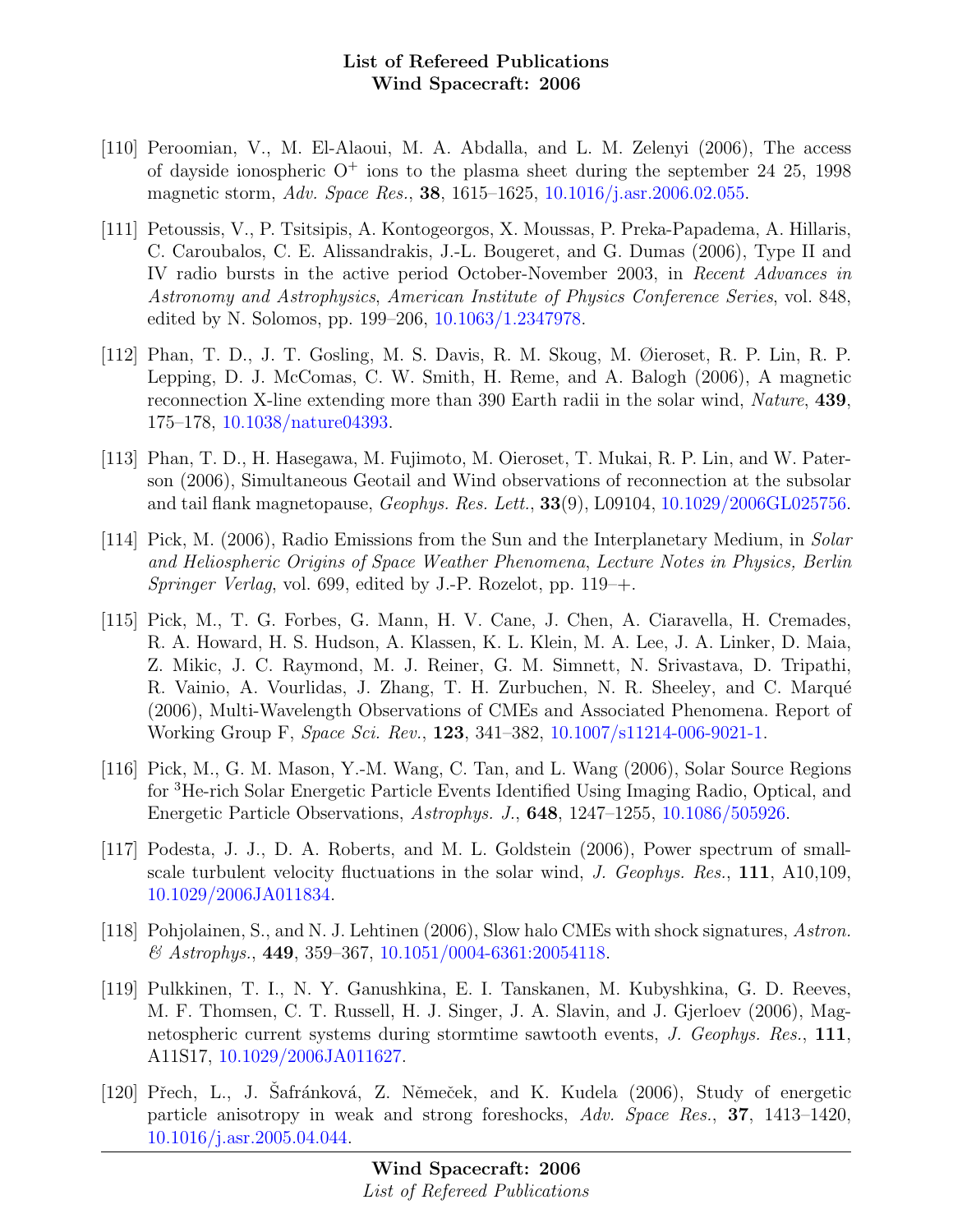- [121] Ragot, B. R. (2006), Mean Cross-Field Displacement of Magnetic Field Lines in Slow Solar Wind: A Confirmation of the Supradiffusion Predicted by the Generalized Quasilinear Theory, Astrophys. J., 647, 630–637, [10.1086/505325.](http://dx.doi.org/10.1086/505325)
- [122] Rawat, R., S. Alex, and G. S. Lakhina (2006), Low-latitude geomagnetic signatures during major solar energetic particle events of solar cycle-23, Ann. Geophys., 24, 3569–3583, [10.5194/angeo-24-3569-2006.](http://dx.doi.org/10.5194/angeo-24-3569-2006)
- [123] Reiner, M. J., M. L. Kaiser, J. Fainberg, and J.-L. Bougeret (2006), A Highly Circularly Polarized Solar Radio Emission Component Observed at Hectometric Wavelengths, Solar Phys., 234, 301–324, [10.1007/s11207-006-0087-4.](http://dx.doi.org/10.1007/s11207-006-0087-4)
- [124] Romano, P., S. Campana, G. Chincarini, J. Cummings, G. Cusumano, S. T. Holland, V. Mangano, T. Mineo, K. L. Page, V. Pal'Shin, E. Rol, T. Sakamoto, B. Zhang, R. Aptekar, S. Barbier, S. Barthelmy, A. P. Beardmore, P. Boyd, D. N. Burrows, M. Capalbi, E. E. Fenimore, D. Frederiks, N. Gehrels, P. Giommi, M. R. Goad, O. Godet, S. Golenetskii, D. Guetta, J. A. Kennea, V. La Parola, D. Malesani, F. Marshall, A. Moretti, J. A. Nousek, P. T. O'Brien, J. P. Osborne, M. Perri, and G. Tagliaferri (2006), Panchromatic study of GRB 060124: from precursor to afterglow, Astron.  $\mathcal{C}$ Astrophys., 456, 917–927, [10.1051/0004-6361:20065071.](http://dx.doi.org/10.1051/0004-6361:20065071)
- [125] Romano, P., S. Campana, G. Chincarini, J. Cummings, G. Cusumano, S. T. Holland, V. Mangano, T. Mineo, K. L. Page, V. Pal'Shin, E. Rol, T. Sakamoto, B. Zhang, R. Aptekar, S. Barbier, S. Barthelmy, A. P. Beardmore, P. Boyd, D. N. Burrows, M. Capalbi, E. E. Fenimore, D. Frederiks, N. Gehrels, P. Giommi, M. R. Goad, O. Godet, S. Golenetskii, D. Guetta, J. A. Kennea, V. La Parola, D. Malesani, F. Marshall, A. Moretti, J. A. Nousek, P. T. O'Brien, J. P. Osborne, M. Perri, and G. Tagliaferri (2006), Panchromatic study of GRB 060124: From precursor to afterglow, Nuovo Cimento B Ser., **121**, 1067–1071, [10.1393/ncb/i2007-10062-y.](http://dx.doi.org/10.1393/ncb/i2007-10062-y)
- [126] Roming, P. W. A., D. Vanden Berk, V. Pal'shin, C. Pagani, J. Norris, P. Kumar, H. Krimm, S. T. Holland, C. Gronwall, A. J. Blustin, B. Zhang, P. Schady, T. Sakamoto, J. P. Osborne, J. A. Nousek, F. E. Marshall, P. Mészáros, S. V. Golenetskii, N. Gehrels, D. D. Frederiks, S. Campana, D. N. Burrows, P. T. Boyd, S. Barthelmy, and R. L. Aptekar (2006), GRB 060313: A New Paradigm for Short-Hard Bursts?, Astrophys. J., 651, 985–993, [10.1086/508054.](http://dx.doi.org/10.1086/508054)
- [127] Rossolenko, S. S., E. E. Antonova, Y. I. Yermolaev, I. P. Kirpichev, V. N. Lutsenko, and N. L. Borodkova (2006), Plasma sheet and magnetosheath plasma mixing in LLBL: Case study, Adv. Space Res., 38, 1744–1749, [10.1016/j.asr.2005.04.101.](http://dx.doi.org/10.1016/j.asr.2005.04.101)
- [128] Saiz, E., Y. Cerrato, and C. Cid (2006), Solar Winds-Magnetosphere energy transfer mechanisms, Lecture Notes and Essays in Astrophysics, 2, 139–148.
- [129] Sandholt, P. E., and C. J. Farrugia (2006), Spatiotemporal structure of the reconnecting magnetosphere under  $B_y$ -dominated interplanetary magnetic cloud conditions, J. Geophys. Res., 111, 10,209, [10.1029/2005JA011514.](http://dx.doi.org/10.1029/2005JA011514)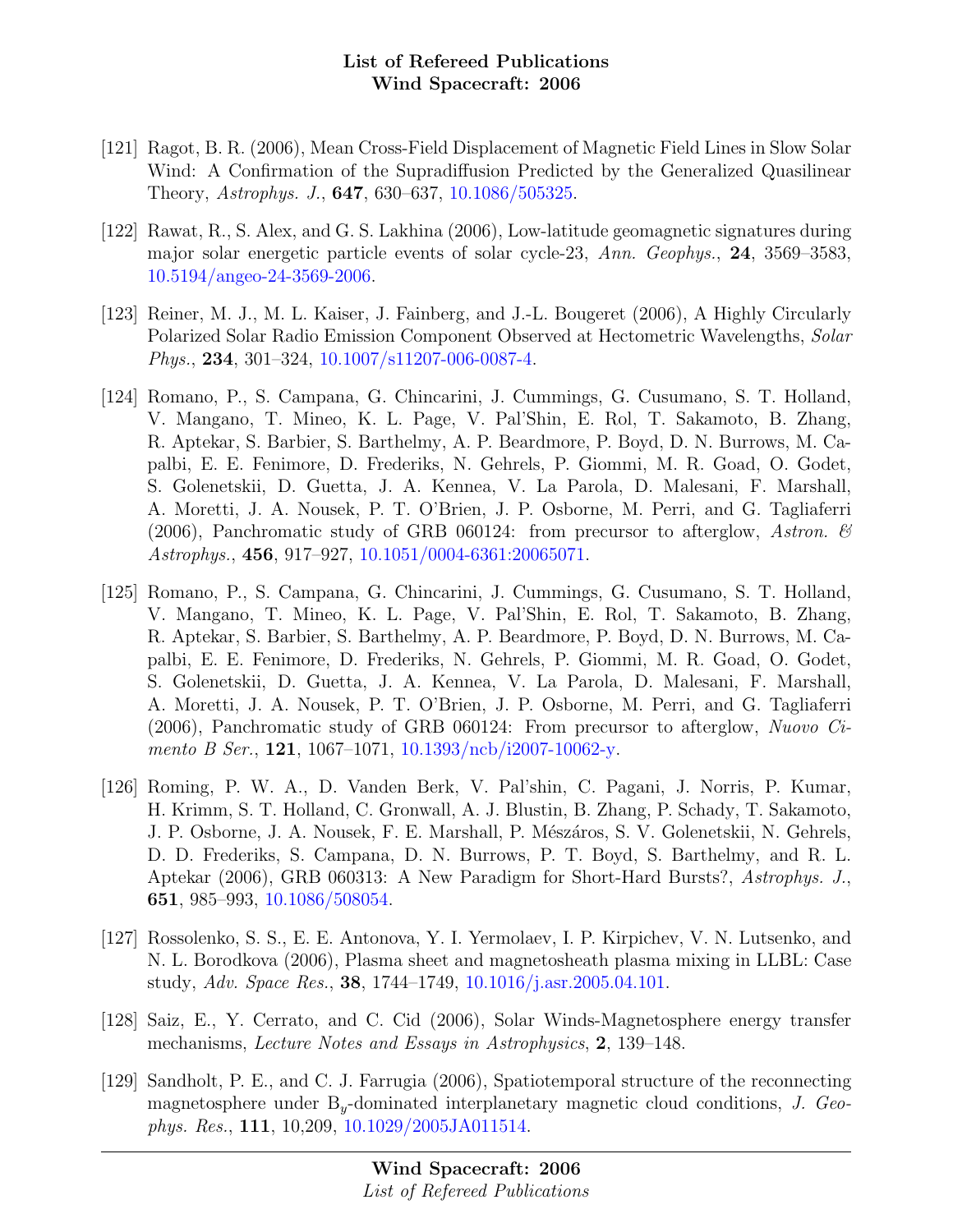- [130] Sandholt, P. E., M. Dyrland, and C. J. Farrugia (2006), Dayside aurorae and polar arcs under south-east IMF orientation, Ann. Geophys., 24, 3421–3432, [10.5194/angeo-24-3421-](http://dx.doi.org/10.5194/angeo-24-3421-2006) [2006.](http://dx.doi.org/10.5194/angeo-24-3421-2006)
- [131] Sandholt, P. E., C. J. Farrugia, E. J. Lund, and W. F. Denig  $(2006)$ , IMF B<sub>u</sub> and the Spatio-Temporal Structure of the Dayside Aurora, in Recurrent Magnetic Storms: Corotating Solar Wind, Washington DC American Geophysical Union Geophysical Mono*graph Series*, vol. 167, edited by R. McPherron, W. Gonzalez, G. Lu, H. A. José,  $\&$ S. Natchimuthukonar Gopalswamy , p. 213.
- [132] Shevyrev, N. N., G. N. Zastenker, P. E. Eiges, and J. D. Richardson (2006), Low frequency waves observed by Interball-1 in foreshock and magnetosheath, Adv. Space Res., 37, 1516– 1521, [10.1016/j.asr.2005.07.072.](http://dx.doi.org/10.1016/j.asr.2005.07.072)
- [133] Shi, Y., E. Zesta, L. R. Lyons, K. Yumoto, and K. Kitamura (2006), Statistical study of effect of solar wind dynamic pressure enhancements on dawn-to-dusk ring current asymmetry, J. Geophys. Res., 111, A10,216, [10.1029/2005JA011532.](http://dx.doi.org/10.1029/2005JA011532)
- [134] Shue, J.-H., P. T. Newell, K. Liou, C.-I. Meng, M. R. Hairston, and F. J. Rich (2006), Ionospheric characteristics of the dusk-side branch of the two-cell aurora, Ann. Geophys., 24, 203–214, [10.5194/angeo-24-203-2006.](http://dx.doi.org/10.5194/angeo-24-203-2006)
- [135] Simnett, G. M. (2006), The Electron Energy Spectrum from Large Solar Flares, Solar Phys., 237, 383–395, [10.1007/s11207-006-0002-z.](http://dx.doi.org/10.1007/s11207-006-0002-z)
- [136] Soderberg, A. M., E. Berger, M. Kasliwal, D. A. Frail, P. A. Price, B. P. Schmidt, S. R. Kulkarni, D. B. Fox, S. B. Cenko, A. Gal-Yam, E. Nakar, and K. C. Roth (2006), The Afterglow, Energetics, and Host Galaxy of the Short-Hard Gamma-Ray Burst 051221a, Astrophys. J., 650, 261–271, [10.1086/506429.](http://dx.doi.org/10.1086/506429)
- [137] Sreehari, C. V., and S. R. Prabhakaran Nayar (2006), Penetration of interplanetary electric field to the equatorial F region during the magnetic storm on November 20, 2003, in Proceedings of the ILWS Workshop, edited by N. Gopalswamy & A. Bhattacharyya, pp.  $249 - +$ .
- [138] Teegarden, B. J., and K. Watanabe (2006), A Comprehensive Search for Gamma-Ray Lines in the First Year of Data from the INTEGRAL Spectrometer, Astrophys. J., 646, 965–981, [10.1086/504967.](http://dx.doi.org/10.1086/504967)
- [139] Temerin, M., and X. Li (2006), Dst model for 1995-2002, J. Geophys. Res., 111, A04,221, [10.1029/2005JA011257.](http://dx.doi.org/10.1029/2005JA011257)
- [140] Torsti, J., P. Mäkelä, E. Riihonen, and O. Saloniemi (2006), Great Storm Particle Event on 2000 August 11 Observed by SOHO ERNE, Astrophys. J., 638, 530–538, [10.1086/498670.](http://dx.doi.org/10.1086/498670)
- [141] Tylka, A. J., C. M. S. Cohen, W. F. Dietrich, M. A. Lee, C. G. Maclennan, R. A. Mewaldt, C. K. Ng, and D. V. Reames (2006), A Comparative Study of Ion Characteristics in the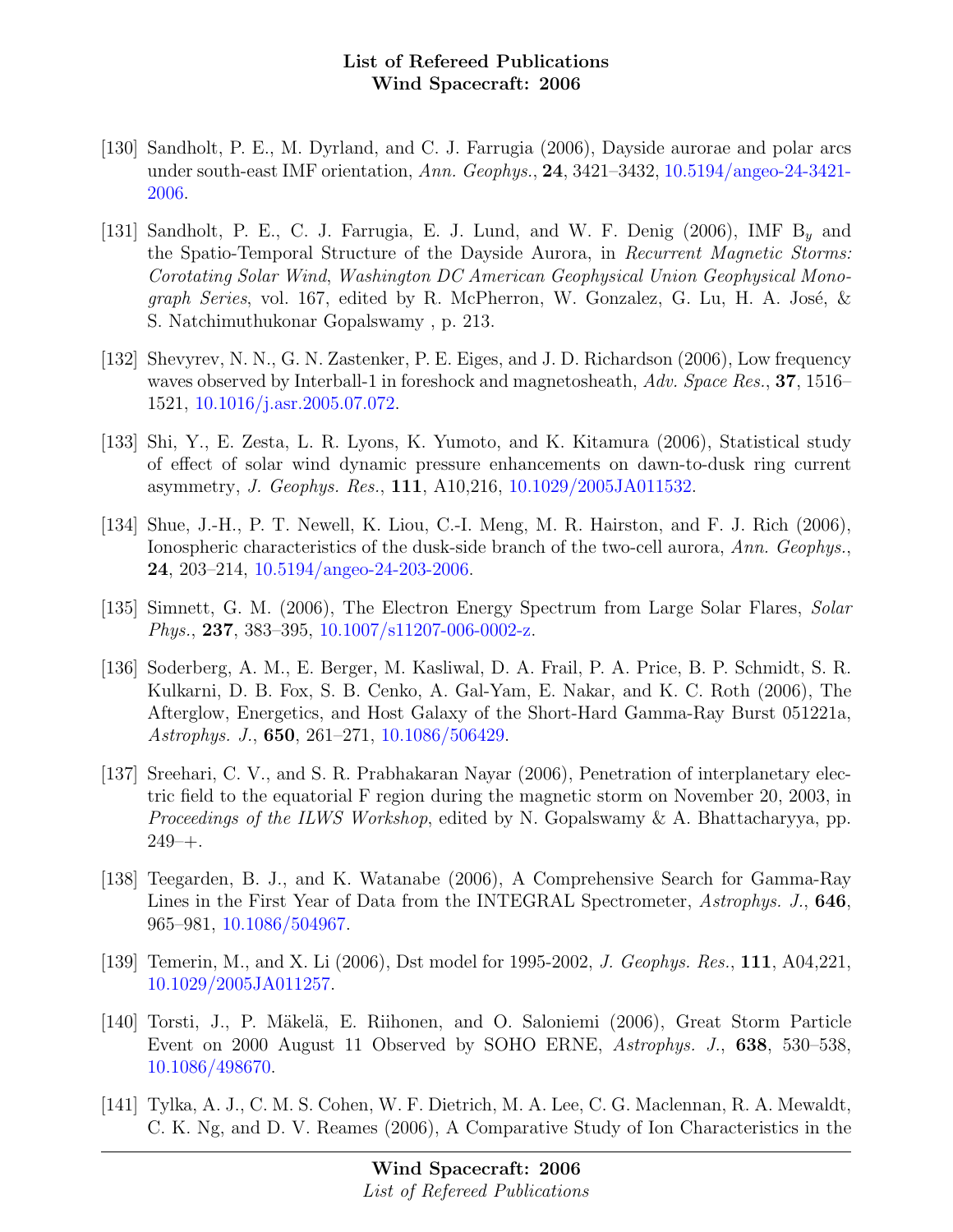Large Gradual Solar Energetic Particle Events of 2002 April 21 and 2002 August 24, Astrophys. J. Suppl., 164, 536–551, [10.1086/503203.](http://dx.doi.org/10.1086/503203)

- [142] Vestrand, W. T., J. A. Wren, P. R. Wozniak, R. Aptekar, S. Golentskii, V. Pal'Shin, T. Sakamoto, R. R. White, S. Evans, D. Casperson, and E. Fenimore (2006), Energy input and response from prompt and early optical afterglow emission in  $\gamma$ -ray bursts, Nature, 442, 172–175, [10.1038/nature04913.](http://dx.doi.org/10.1038/nature04913)
- [143] Voiculescu, M., A. T. Aikio, T. Nygrén, and J. M. Ruohoniemi (2006), IMF effect on sporadic-E layers at two northern polar cap sites: Part I Statistical study, Ann. Geophys., 24, 887–900, [10.5194/angeo-24-887-2006.](http://dx.doi.org/10.5194/angeo-24-887-2006)
- [144] Vršnak, B., A. Warmuth, M. Temmer, A. Veronig, J. Magdalenić, A. Hillaris, and M. Karlický (2006), Multi-wavelength study of coronal waves associated with the CME-flare event of 3 November 2003, Astron. & Astrophys., 448, 739–752, [10.1051/0004-6361:20053740.](http://dx.doi.org/10.1051/0004-6361:20053740)
- [145] Wang, L., R. P. Lin, S. Krucker, and J. T. Gosling (2006), Evidence for double injections in scatter-free solar impulsive electron events, Geophys. Res. Lett., 330, L03,106, [10.1029/2005GL024434.](http://dx.doi.org/10.1029/2005GL024434)
- [146] Wang, R. (2006), Statistical characteristics of solar energetic proton events from January 1997 to June 2005, Astroparticle Phys., 26, 202–208, [10.1016/j.astropartphys.2006.06.003.](http://dx.doi.org/10.1016/j.astropartphys.2006.06.003)
- [147] Wang, Y., X. Xue, C. Shen, P. Ye, S. Wang, and J. Zhang (2006), Impact of Major Coronal Mass Ejections on Geospace during 2005 September 7-13, Astrophys. J., 646, 625–633, [10.1086/504676.](http://dx.doi.org/10.1086/504676)
- [148] Wang, Y.-M., N. R. Sheeley, Jr., and A. P. Rouillard (2006), Role of the Sun's Nonaxisymmetric Open Flux in Cosmic-Ray Modulation, Astrophys. J., 644, 638–645, [10.1086/503523.](http://dx.doi.org/10.1086/503523)
- [149] Wei, F., X. Feng, F. Yang, and D. Zhong (2006), A new non-pressure-balanced structure in interplanetary space: Boundary layers of magnetic clouds, J. Geophys. Res., 111, A03,102, [10.1029/2005JA011272.](http://dx.doi.org/10.1029/2005JA011272)
- [150] Weygand, J. M., and R. L. McPherron (2006), Dependence of ring current asymmetry on storm phase, J. Geophys. Res., 111, A11,221, [10.1029/2006JA011808.](http://dx.doi.org/10.1029/2006JA011808)
- [151] Weygand, J. M., M. G. Kivelson, K. K. Khurana, H. K. Schwarzl, R. J. Walker, A. Balogh, L. M. Kistler, and M. L. Goldstein (2006), Non-self-similar scaling of plasma sheet and solar wind probability distribution functions of magnetic field fluctuations, J. Geophys. Res., 111, A11,209, [10.1029/2006JA011820.](http://dx.doi.org/10.1029/2006JA011820)
- [152] Wimmer-Schweingruber, R. F., N. U. Crooker, A. Balogh, V. Bothmer, R. J. Forsyth, P. Gazis, J. T. Gosling, T. Horbury, A. Kilchenmann, I. G. Richardson, J. D. Richardson, P. Riley, L. Rodriguez, R. V. Steiger, P. Wurz, and T. H. Zurbuchen (2006), Understanding Interplanetary Coronal Mass Ejection Signatures. Report of Working Group B, Space Sci. Rev., 123, 177-216,  $10.1007 \text{/s} 11214 \text{-} 006 \text{-} 9017 \text{-} x.$